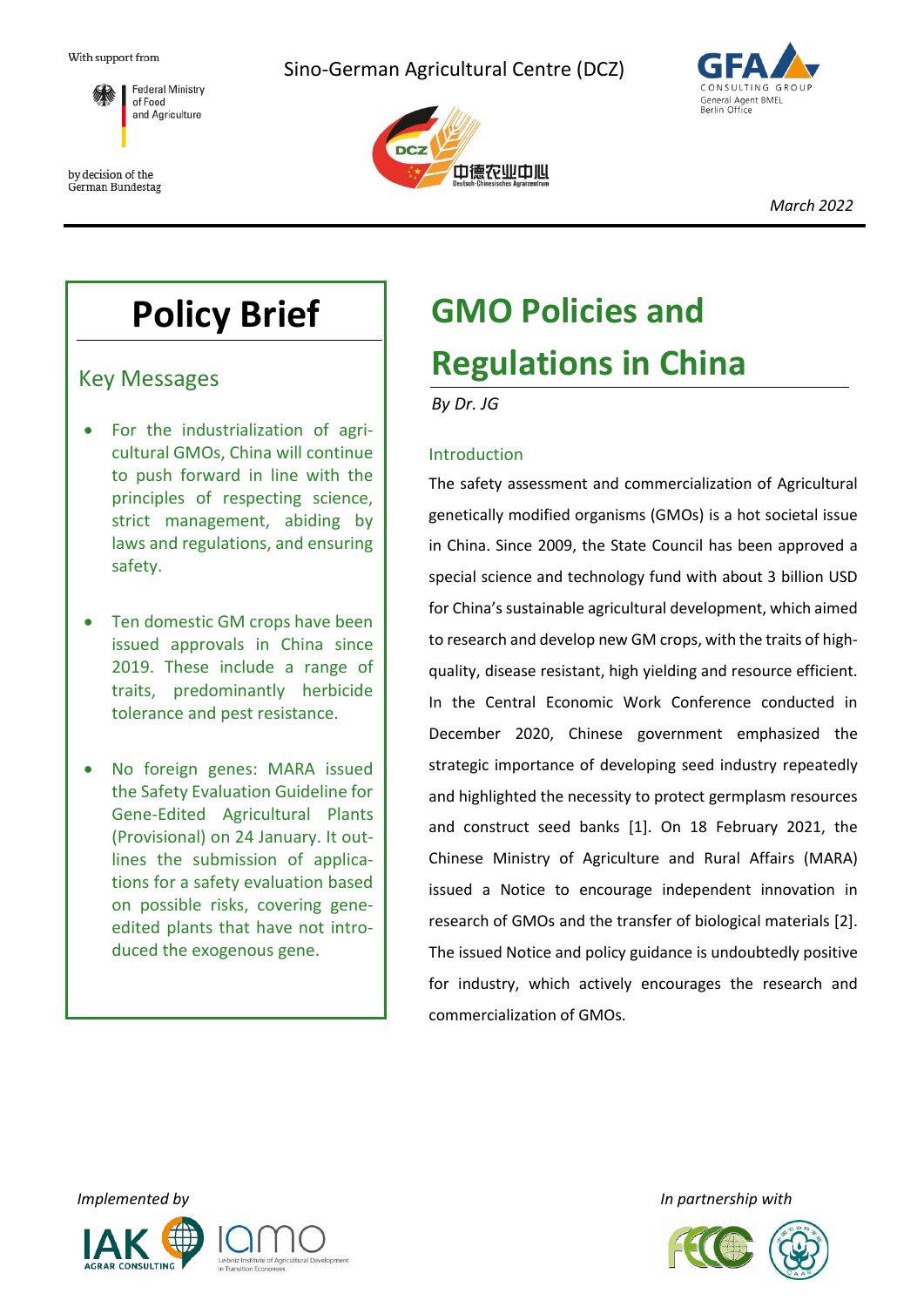

#### Terminology of GMOs

Chinese laws and regulations related to genetically modified organisms mainly focus on "Agricultural GMOs". According to them, Agricultural GMOs refer to "*the animals, plants, microorganisms and their derivate products for the use in agricultural production or processing, whose genomic structure has been modified by genetic engineering technologies*". In general, Agricultural GMOs contain transgenesis, cisgenesis, intragenesis, RNAi, and gene-edited species, since all these products were produced by transgenic transformation techniques, such as agrobacterium-mediated transformation and microparticle bombardment.

#### Regulatory Framework

#### **Regulatory Structure**

The agricultural biotech regulatory environment is outlined in the State Council's "Administrative Rules for Safety of Agriculture GMOs" which are implemented by these measures:

- Administrative Measures for the Safety Assessment of Agriculture GMOs (issued on 5 January 2002, revision issued on 30 November 2017, latest revision issued on 21 January 2022)
- Administrative Measures for the Safety Assessment of Agriculture GMOs Imports (issued on 5 January 2002, latest revision issued on 30 November 2017)
- Administrative Measures on Labelling of Agriculture GMOs (issued on 5 January 2002, latest revision issued on 30 November 2017)
- Measures for the Review and Approval of Agricultural Genetically Modified Organisms for Processing (implemented on 1 July 2006)
- Technical guidance, standards and procedures released in form of MARA public notices
- AQSIQ Decree 62 "Administrative Measures of Inspection and Quarantine on Entry-Exit GM Products" (implemented on 24 May 2004, latest revision issued in April 2018)
- The Special Administrative Measures for Foreign Investment Access (latest revision issued in January 2022).

#### **National Biosafety Committee (NBC)**

The NBC was organized by the MARA, who is in charge of reviewing the domestic and foreign applications of biosafety certificates for cultivation and import.

#### **Other Functional Departments**

The General Administration of Customs (GACC) is responsible for testing the imported agricultural and food products according to the GMO administrations and labelling regulation. The National Forestry and Grassland Administration (NFGA) is responsible for the approval of forestry products for research, domestic production, and import based on its own biotech regulatory policies related to wood products. The Ministry of Ecology and Environment (MEE) is the lead agency in the negotiation and implementation of the Cartagena Biosafety Protocol. 42 MARA professional testing institutions are responsible for providing technical support on molecular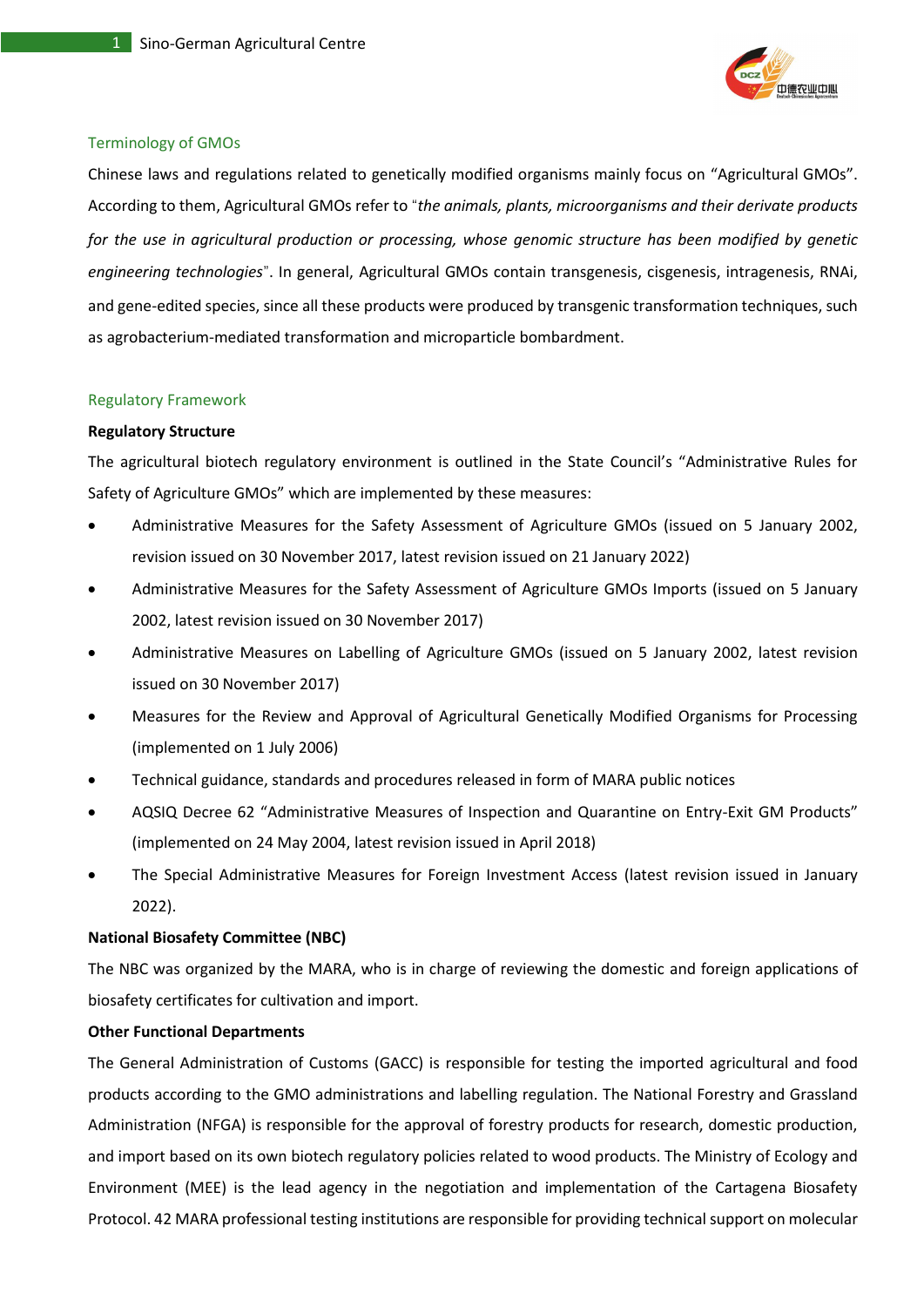

characteristics evaluation, environmental and food safety assessment. The State Administration for Market Regulation (SAMR) is the authority for comprehensive market oversight, law enforcement in respect of market supervision and administration, and the comprehensive coordination on the supervision and administration of food safety nationwide.

#### MARA Approval Procedure

Under the safety evaluation system, a GMO safety certificate must be obtained prior to any other examination, registration, evaluation or approval [3]. There are two types of safety certificates: one for imported foreign products and one for domestic products.

#### *Biosafety Certificate for Agricultural Biotech Products (Import) Issued to Foreign Developers*

*The Administrative Measures for Safety Control in the Import of Agricultural GMOs* declares the basic requirements for importing foreign biotech products. After receiving the application for biosafety certificate, MARA's GMO Biosafety Office will at first designate several domestic professional institutions to conduct safety assessment and to verify the data provided by the developer. Then, the NBC will review the validation report and compare it with those of developers. Finally, the NBC will deeply discuss this in its annual meeting and send its decision to the MARA.

#### *Biosafety Certificate for Agricultural Biotech Products (Import) Issued to Traders*

Chinese importers must obtain a "Biosafety Certificate for Agricultural Biotech products (Import)" for each consignment of biotech products they intend to import. The importer must show the MARA-issued certificate to local customs during the inspection and quarantine process. An importer is requested to prepare the following files to apply for the certificate: (1) electronic or paper copy of the Biosafety Certificate for Agricultural Biotechnology (Import) Issued to Foreign Developers; (2) Registration for Safety Management of Agricultural Biotechnology Import (Used for Processing Materials) (the application form) and (3) intended safety control measures.

#### *Domestic Cultivation Approval Procedure*

If domestic developers intend to commercialize a new agricultural biotech product in China, they also need to apply for MARA's biosafety certificate. After obtaining the certificate, developers need to apply for plant variety registration from MARA's Seed Industry Management Department. After obtaining the licence of variety registration, developers can commercially cultivate biotech products in the allowed geographical regions of variety registration licence.

#### Approvals

Up to data, the MARA has issued 63 safety certificates and licenses for using as raw materials or planting for foreign biotech crop events. The MARA has issued ten safety certificates for domestic biotech crop events since 2019, including three GM soybeans and seven GM maizes [4].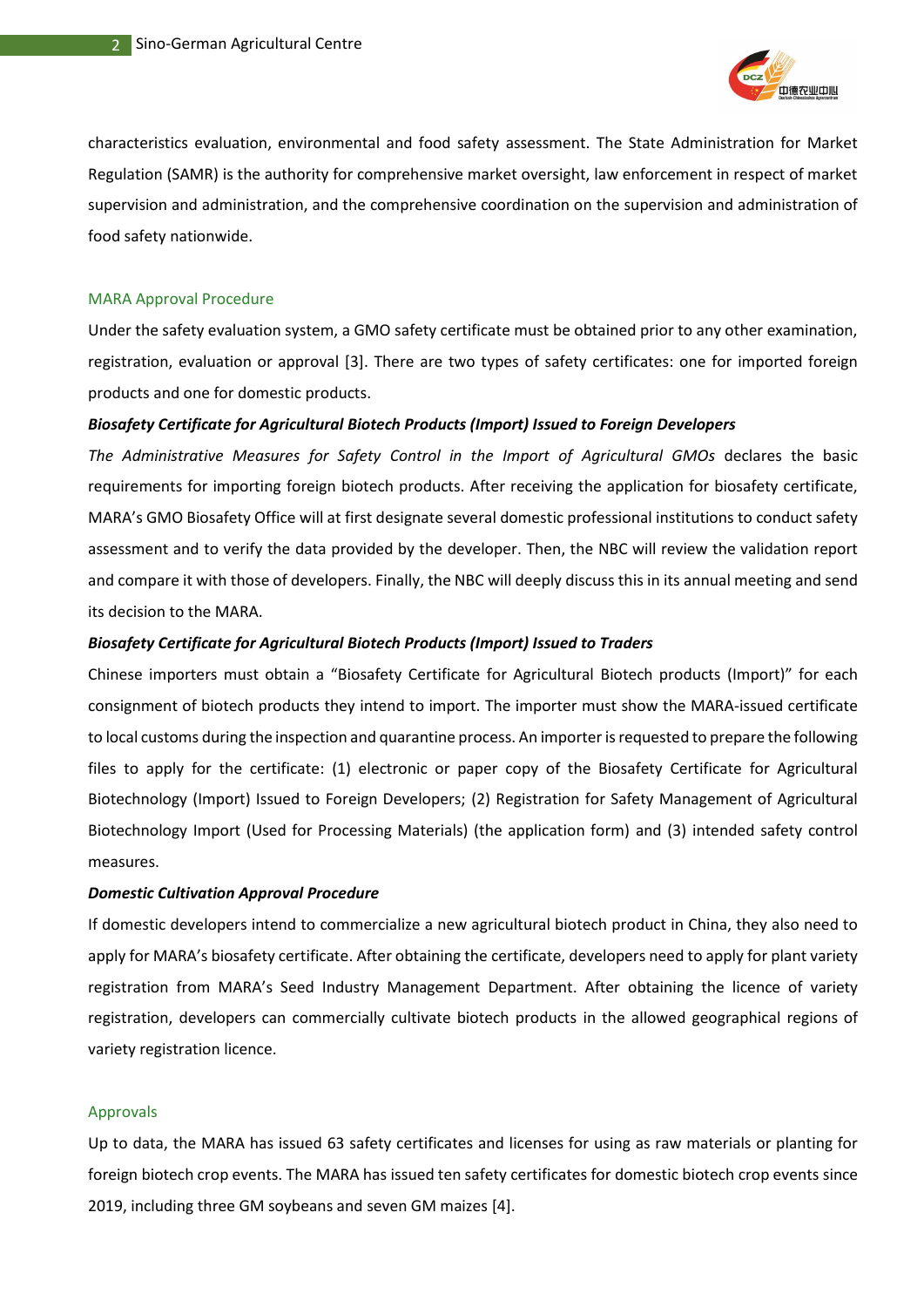

#### **Outlook**

To solve the problems caused by *Spodoptera frugiperda* and weed damage faced by current agricultural production, the MARA initiated an industrialization pilot program for two biotech products that received the safety certificate in 2021: (1) herbicide-tolerant GM soybean and (2) insect-resistant and herbicide-tolerant GM corn. And the pilot program was noticeably beneficial, the MARA said. In the first half of 2021, Chinese highlevel officials emphasized that germplasm resource and breeding are crucial to Chinese agricultural stability and food security. According to the amended Seed Law of 2015, a total of five major crops (rice, wheat, corn, cotton, and soybean) are requested and subjected to variety registration. The Administrative Measures for Major Crops Variety Registration released by the MARA in January 2022 issued the detail requirements for variety registration of biotech crops. The administrative measures facilitate the ability of developers of biotech crop varieties to apply for seed variety registration as well as for a Production and Operation License. The Department of Science, Technology and Education of the MARA issued the Safety Evaluation Guideline for Agricultural Gene-Edited Plant (Provisional) in 24 January 2022, which outlines the application requirements of safety assessment and safety certificate for the gene-edited plant without exogenous gene introduced. Industry professionals believed that the issuance of the guideline is now moving a step closer to the industrialization of gene-edited plant.

Through the analysis of major policies in recent years, it can be seen that the strategic positioning of biotech crops has risen from a simple departmental management to a national strategy, which is also reflected in the Document No.1 of the CPC Central Committee and the General Secretary Xi's speeches. All the above has pointed to the direction for the healthy development of an agricultural biotech industry, and there is a shift from simply paying attention to scientific research to focusing on more aspects of scientific research, safety management, industrial application, and popularization of science and application.